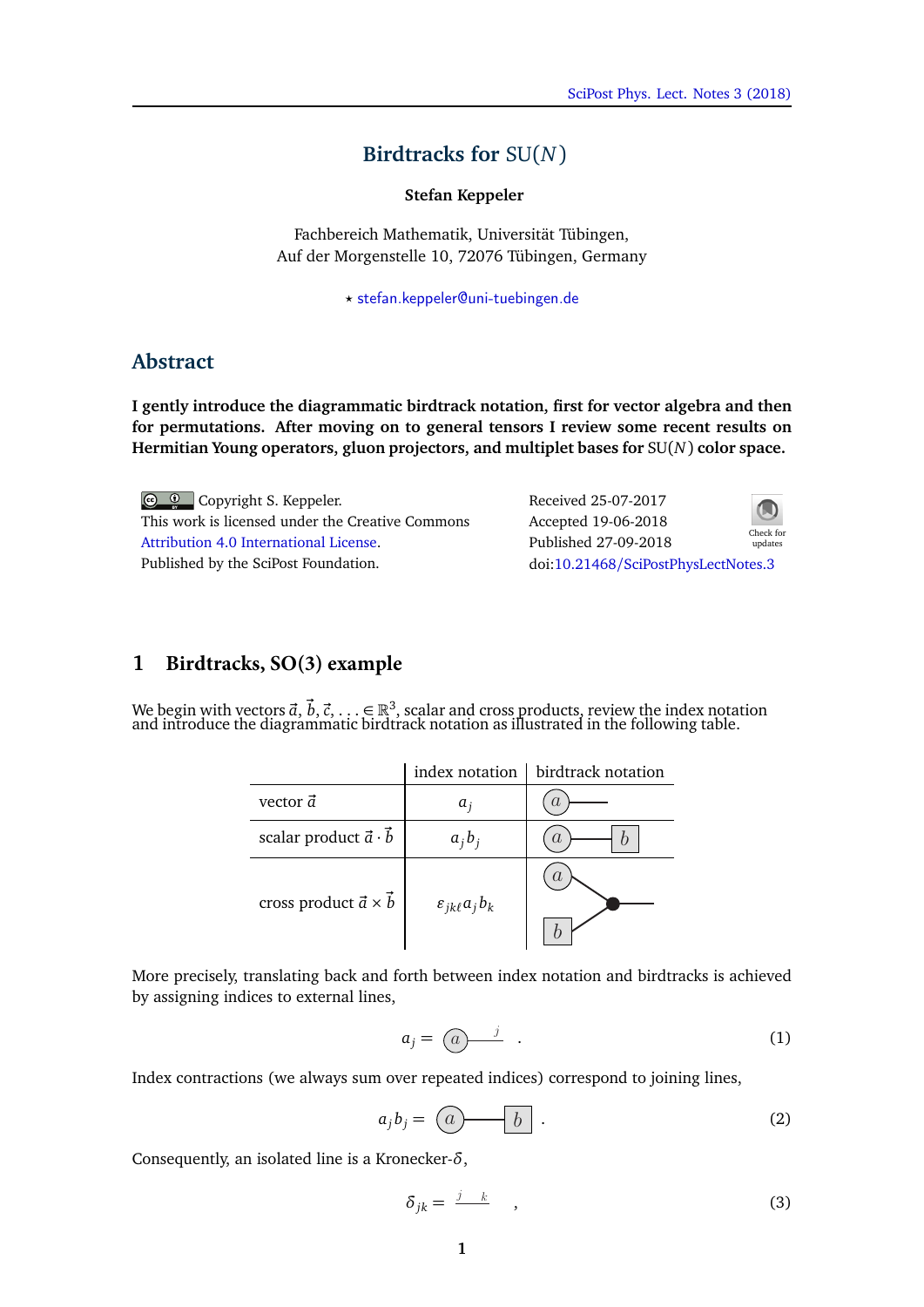(contracting with a Kronecker-*δ* corresponds to extending a line). For the totally anti-symmetric *"*,

$$
\varepsilon_{123} = \varepsilon_{231} = \varepsilon_{312} = 1
$$
  
\n
$$
\varepsilon_{213} = \varepsilon_{132} = \varepsilon_{321} = -1
$$
  
\n
$$
\varepsilon_{13} = 0 \quad \text{if at least two indices have the same value} \tag{4}
$$

 $\varepsilon_{jk\ell} = 0$  if at least two indices have the same value,

we write a vertex,

$$
\varepsilon_{jkl} = \sum_{k}^j \qquad (5)
$$

thereby agreeing to read off indices in counter-clockwise order.

When not assigning indices – which is what we want to do most of the time – the position where an external line ends determines which lines have to be identified in equations. For instance, the anti-symmetry of  $\varepsilon$  in the first two indices is expressed as

$$
\left\langle \bigotimes_{i=1}^{n} \frac{1}{i} \right\rangle = - \sum_{i=1}^{n} \frac{1}{i} \left( \bigotimes_{i=1}^{n} \frac{1}{i} \right)
$$

Now we can use this notation to write components of cross products,

$$
\varepsilon_{jk\ell}a_jb_k = \frac{a}{b} \qquad \qquad \ell \qquad , \tag{7}
$$

where we omit labelling lines with indices over which we sum anyway. Equivalently, omitting indices altogether,

$$
\vec{a} \times \vec{b} = \tag{8}
$$

Let's study the following diagram,



Assigning indices for a moment,

$$
\sum_{j}^{i} m \left( \sum_{\ell}^{k} \right) \tag{10}
$$

we see that the only non-zero terms have

$$
i = k
$$
 and  $j = l$ , or  
\n $i = l$  and  $j = k$ ,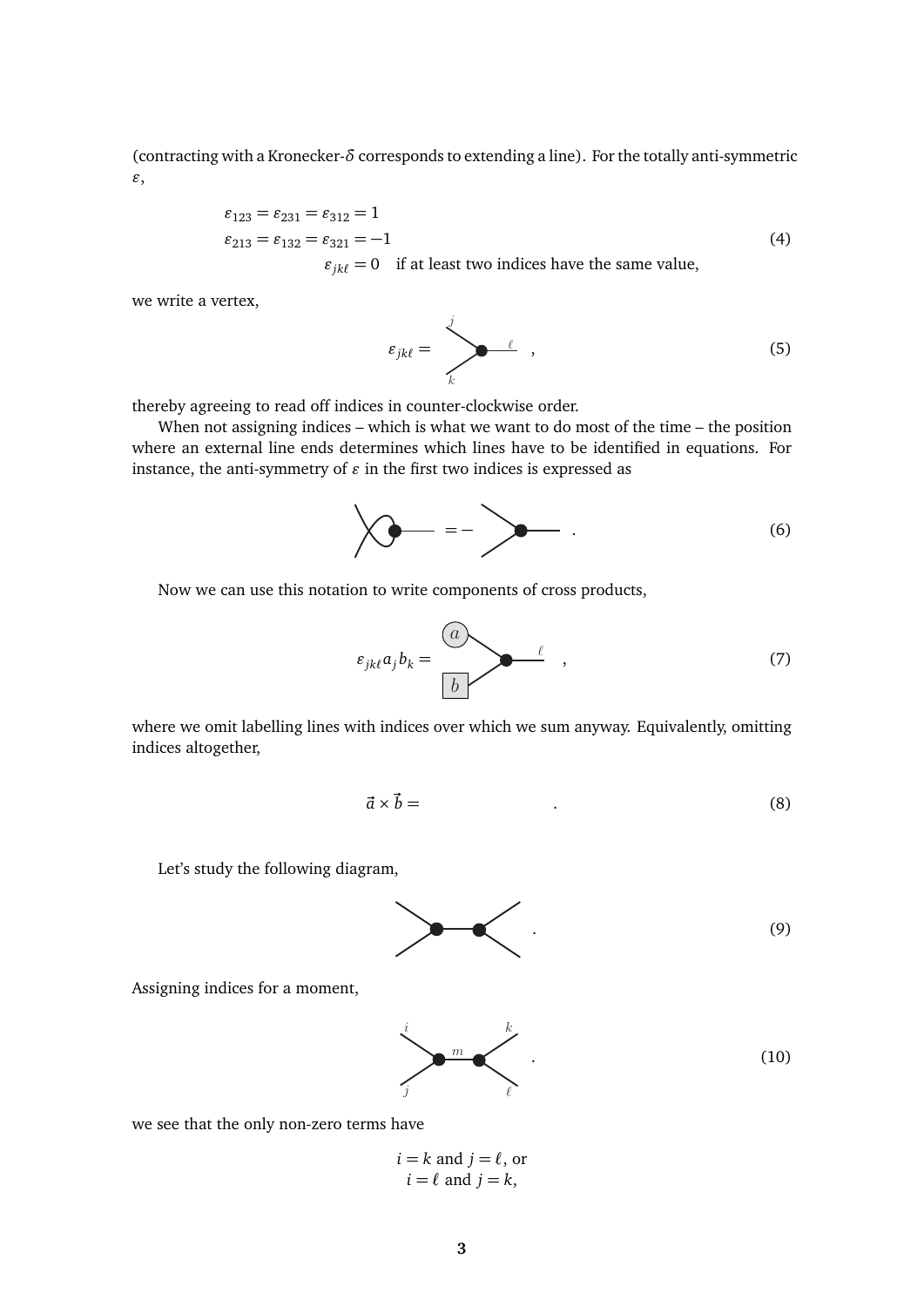since otherwise we cannot satisfy  $i \neq j \neq m \neq i$  and  $m \neq \ell \neq k \neq m$ . Thus, (9) is a linear combination of the diagrams

$$
\begin{array}{c}\n\text{and} \\
\hline\n\end{array}\n\qquad \qquad \text{(11)}
$$

Closer inspection shows

$$
\begin{array}{c}\n\diagup \\
\diagdown \\
\diagdown\n\end{array}
$$

which is nothing but the birdtrack version of the well-known identity

$$
\varepsilon_{ijm}\varepsilon_{\ell km} = \delta_{i\ell}\delta_{jk} - \delta_{ik}\delta_{j\ell}.
$$
 (13)

(Of course, we could have also obtained Eq. (12) by translating Eq. (13) into birdtrack notation instead of deriving the identity within birdtrack notation.)

Equation (12) can be used in order to derive identities for double cross products and similar formulas from vector algebra which are notoriously difficult to remember. For instance,



**Exercise 1** *Derive a similar identity for*  $(\vec{a} \times \vec{b}) \cdot (\vec{c} \times \vec{d})$ *.* **Exercise 2** Show that  $((\vec{a} \times \vec{b}) \times \vec{c}) \times \vec{d} = ((\vec{a} \times \vec{b}) \cdot \vec{d})\vec{c} - (\vec{a} \times \vec{b})(\vec{c} \cdot \vec{d}).$ 

In birdtrack notation, it is immediately manifest that the triple product,

$$
(\vec{a} \times \vec{b}) \cdot \vec{c} = \begin{pmatrix} a \\ b \end{pmatrix} \qquad (15)
$$

is invariant under cyclic permutations of the three vectors.

Taking Eq. (12) and joining the upper left to the upper right line and also the lower left to the lower right line yields

$$
\bigodot = \bigodot - \bigodot = 3 - 3 \cdot 3 = -6, \tag{16}
$$

where we have used that each loop contributes a factor of  $\delta_{jj} = 3$ .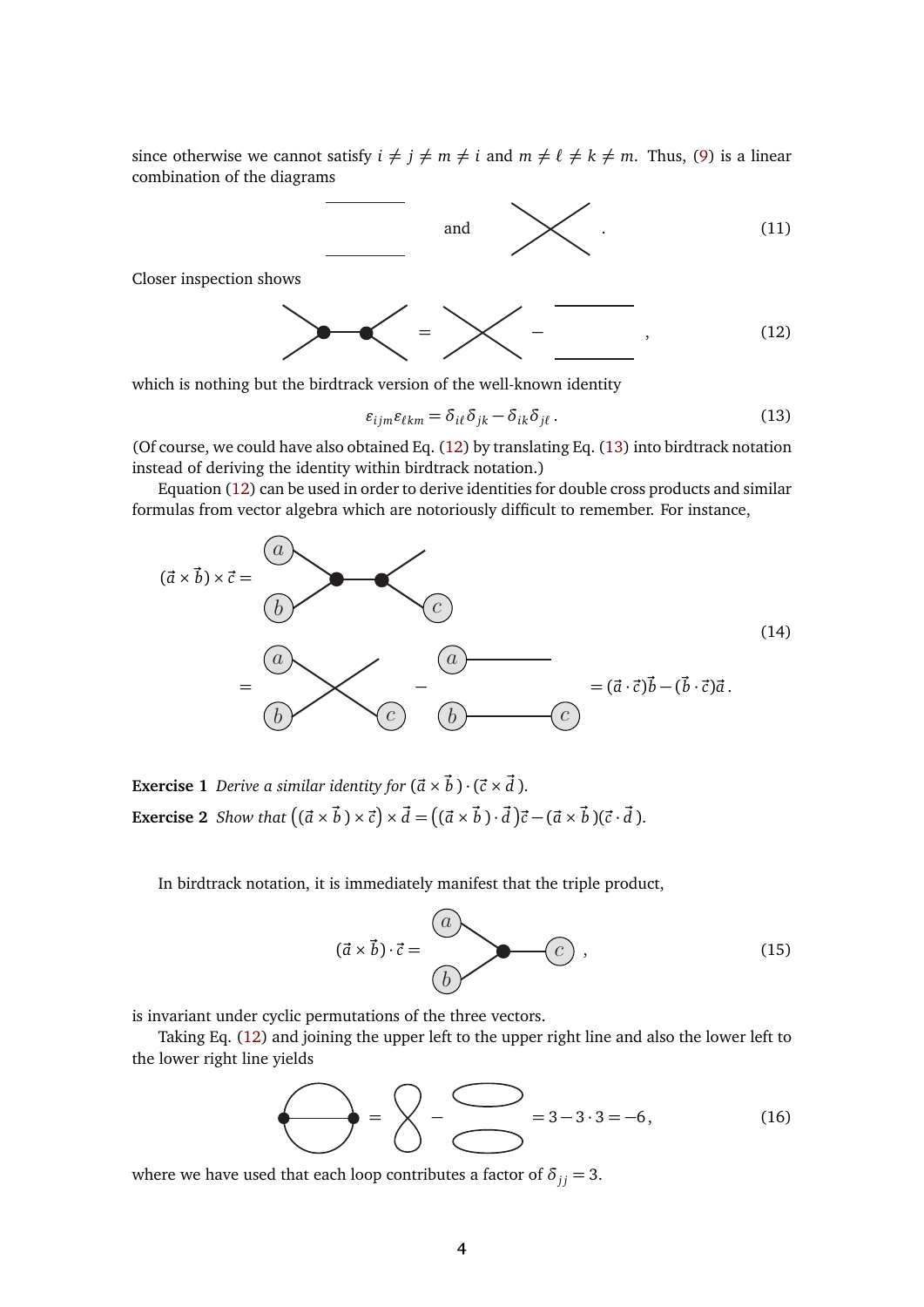**Exercise 3** *Evaluate*

 $(17)$ 

Rotating Eq. (12) by 90◦ we obtain the equivalent identity



**Exercise 4** *Evaluate*



Finally, we want to study



Imagine for a moment assigning indices to the lines, then the diagram is non-zero only if the value of each index on the left matches the value of exactly one index on the right, i.e.

$$
\sum_{i=1}^{\infty} \frac{1}{\frac{1}{1-\epsilon}} + B \sum_{i=1}^{\infty} + C \sum_{i=1}^{\infty} + C \sum_{i=1}^{\infty} + C \sum_{i=1}^{\infty} + F \sum_{i=1}^{\infty}.
$$
 (21)

with some constants *A* to *E*. Intertwining, say the first two lines on the right, introduces a factor of (−1) on the l.h.s. of the equation, see eq. (6), whereas on the r.h.s. the roles of the terms interchange. Together this implies

$$
B = -A, \quad F = -C \quad \text{and} \quad E = -D. \tag{22}
$$

Similarly, by intertwining the lower two lines, we find

$$
C = -A, \quad E = -B \quad \text{and} \quad F = -D,
$$
\n
$$
(23)
$$

and thus

$$
\begin{array}{c}\n\end{array}\n\begin{array}{c}\n\end{array}\n\begin{array}{c}\n\end{array}\n\begin{array}{c}\n\end{array}\n\begin{array}{c}\n\end{array}\n\begin{array}{c}\n\end{array}\n\begin{array}{c}\n\end{array}\n\begin{array}{c}\n\end{array}\n\begin{array}{c}\n\end{array}\n\begin{array}{c}\n\end{array}\n\begin{array}{c}\n\end{array}\n\begin{array}{c}\n\end{array}\n\begin{array}{c}\n\end{array}\n\begin{array}{c}\n\end{array}\n\begin{array}{c}\n\end{array}\n\begin{array}{c}\n\end{array}\n\begin{array}{c}\n\end{array}\n\begin{array}{c}\n\end{array}\n\begin{array}{c}\n\end{array}\n\end{array}
$$